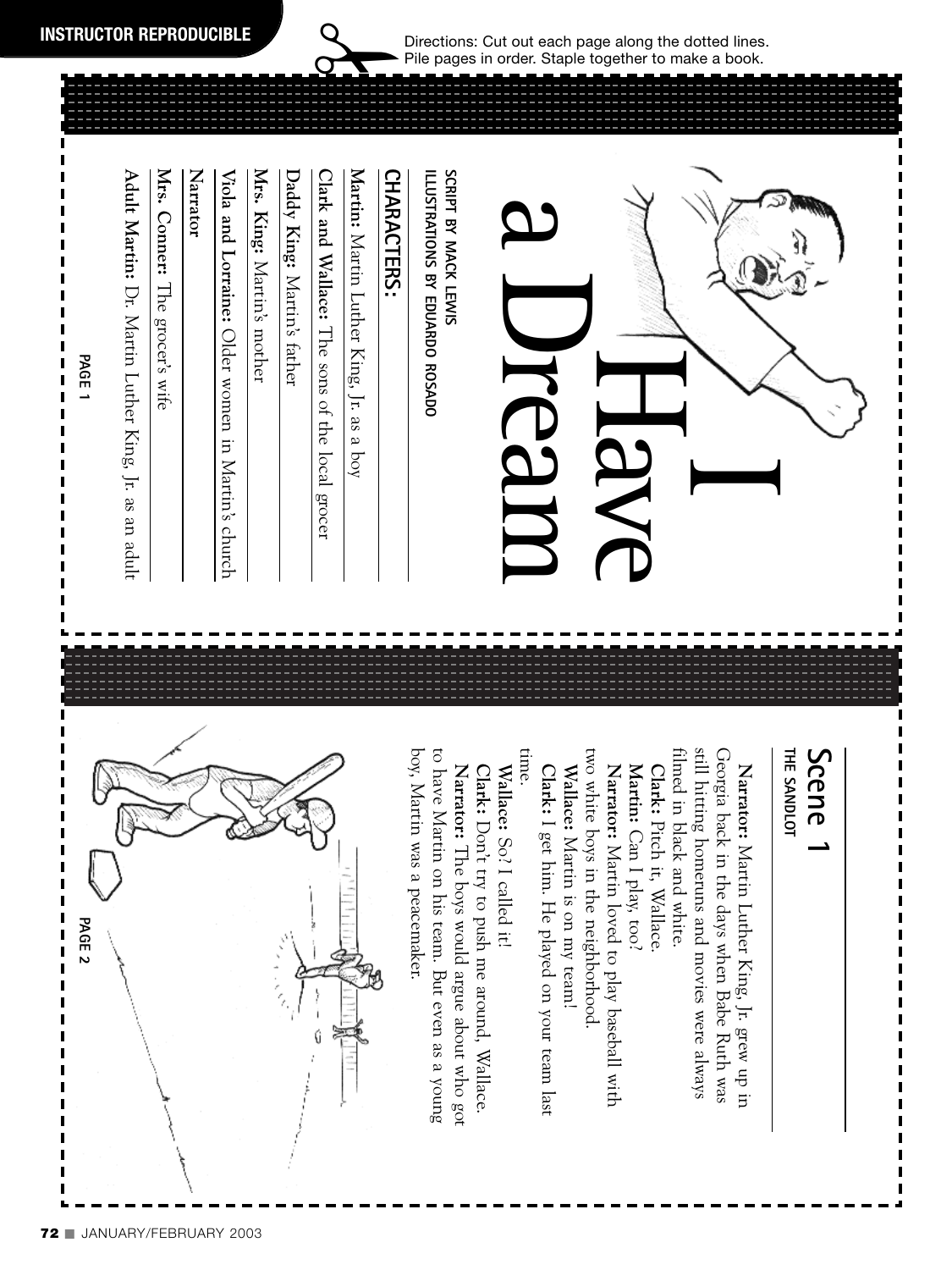footsteps, Martin. congregation? to see your father standing so tall before the black or white, whether young or old. must love our neighbors as ourselves—whether church. They called him Daddy King. footsteps, Martin. congregation? to see your father standing so tall before the black or white, whether young or old. must love our neighbors as ourselves—whether church. They called him Daddy King. Narrator: Martin's father was pastor of the Viola: Someday you're going to follow in his Lorraine: Martin, doesn't it make you proud Daddy King: Just as the Good Book says, we **Lorraine: Viola:** Look Lorraine, there's young Martin. **Daddy King: Narrator:** Someday you're going to follow in his Look Lorraine, there's young Martin. Martin, doesn't it make you proud Martin's father was pastor of the Just as the Good Book says, we

my dream is to be a shortstop. my dream is to be a shortstop. Martin: No, ma'am. I'm proud of my daddy, but No, ma'am. I'm proud of my daddy, but

sons along the way. known as the Reverend Martin Luther King, just and Viola were right about him. Someday he'd be sons along the way. like his father. But there would be some hard lesknown as the Reverend Martin Luther King, just and Viola were right about him. Someday he'd be ike his father. But there would be some hard les-Narrator: Martin didn't know, but Lorraine **Narrator:** Martin didn't know, but Lorraine

# **Scene 3**

THE NEIGHBORHOOD GROCERY STORE **THE NEIGHBORHOOD GROCERY STORE**

market across from Martin's house market across from Martin's house. Narrator: Clark and Wallace's parents owned a **Narrator:** Clark and Wallace's parents owned a



 $\frac{1}{1}$ 



**PAGE 4**

 $\frac{1}{1}$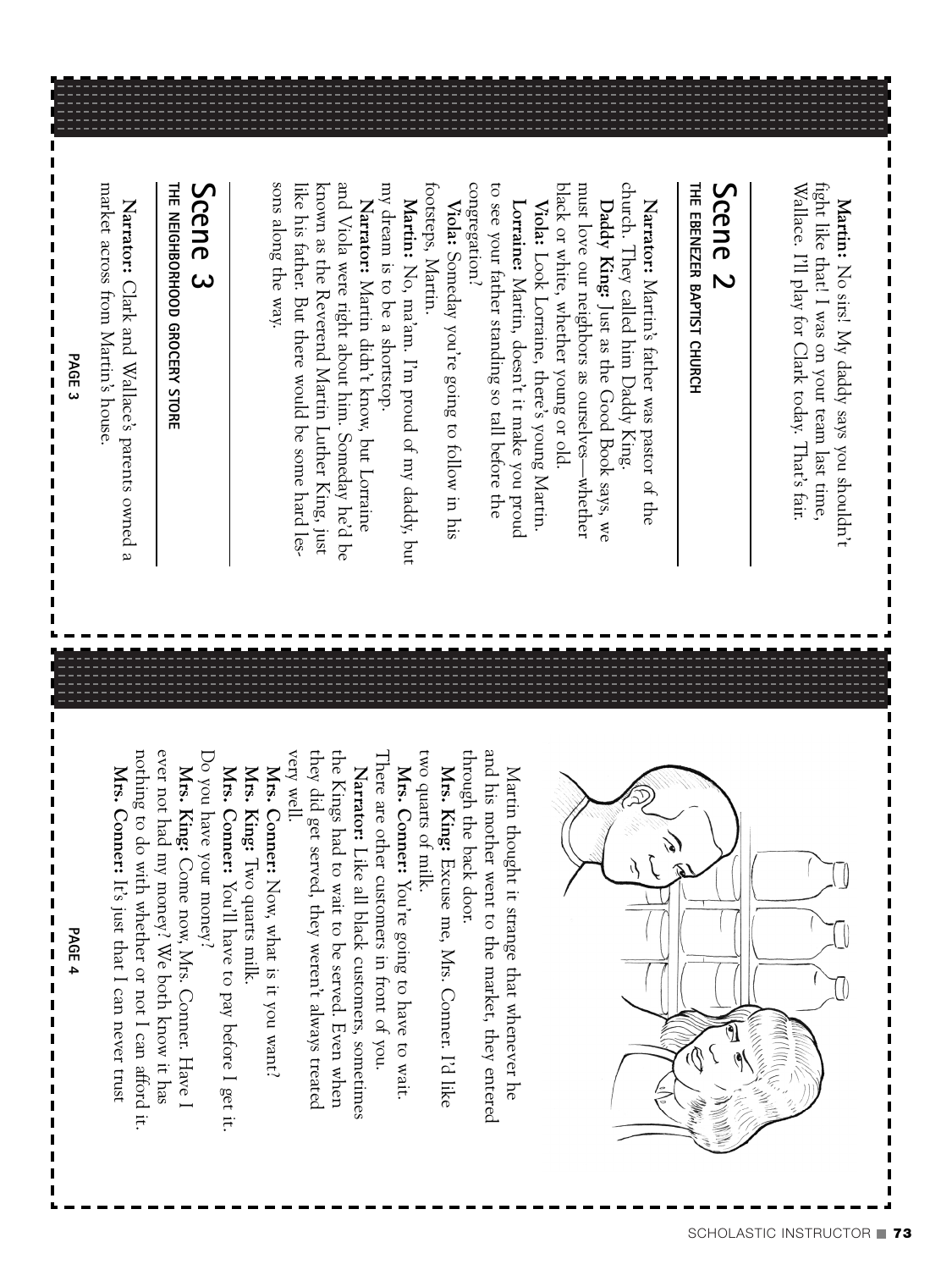Directions: Cut out each page along the dotted lines. Pile pages in order. Staple together to make a book.

### THE CONNER HOUSE **THE CONNER HOUSE Scene 4** milk, Mrs. King. Head out the back milk, Mrs. King. Head out the back. **Narrator:**

grocer's house and knocked on the door. grocer's house and knocked on the door. sandlot to play, no one was there. He ran to the sandlot to play, no one was there. He ran to the Martin: Where are your boys, Mrs. Conner Narrator: The next time Martin went to the Where are your boys, Mrs. Conner? The next time Martin went to the

could see past Mrs. sick in bed. and Wallace can't play. could see past Mrs. sick in bed. They're  $\ldots$  they're They're  $\ldots$  they're and Wallace can't play. play ball today. play ball today. They were supposed to I hey were supposed to Narrator: Martin **Narrator:**  $\leq$ **rs. Conner:** Clark

shyly wave. Martin saw Clark Martin saw Clark were trowning, but were frowning, but shadows. Both boys shadows. Both boys were standing in the were standing in the Clark and Wallace Clark and Wallace Conner into the house. Conner into the house.



today? They're right there. Are you guys playing bal They're right there. Are you guys playing ball Martin: Why, no they're not, Mrs. Conner Why, no they're not, Mrs. Conner.

your kind. **Mrs. King:**

,,,,,,,,,,,,,,,,,,

I

 $\blacksquare$ 

Our kind?

Mrs. King: Our kind

Martin: Your boy Clark is quite a ball player

Mrs. Conner. The other day he struck me out

Mrs. Conner. The other day he struck me out

two times.

two times.

**Mrs. Conner:**

You've been playing ball with

Mrs. Conner: You've been playing ball with<br>my boys?

Martin: Yes, ma'am. They're my best friends!

**Mrs. Conner:**

Yes, ma'am. They're my best friends!

They are, are they? Here's your

Mrs. Conner: They are, are they? Here's your

Your boy Clark is quite a ball player,

anymore. They're getting too old to be wasting time on coloreds. time on coloreds. anymore. They're getting too old to be wasting Mrs. Conner: They can't play with you **Mrs. Conner:** They can't play with you

describe people whose skin wasn't white. describe people whose skin wasn't white. Narrator: "Colored" was a word used to **Narrator:** "Colored" was a word used to

door anymore. door anymore. Mrs. Conner: Now don't be knocking on my **Mrs. Conner:** Now don't be knocking on my

## **Scene 5**

THE KING HOUSE **THE KING HOUSE**

play ball with me anymore. She says it's because play ball with me anymore. She says it's because m colored. I'm colored. **Martin:** Mrs. Conner says that her boys can't Mrs. King: Why are you crying, Martin? **Mrs. King:** Mrs. Conner says that her boys can't Why are you crying, Martin?

sooner or later. sooner or later. Mrs. King: I'm sorry. It was bound to happen **Mrs. King:** I'm sorry. It was bound to happen

are different. are different. Mrs. King: Some folks don't like people who **Martin:** But why does my skin color matter? **Mrs. King:** But why does my skin color matter? Some folks don't like people who

way. We have fun together. way. We have fun together. **Martin:** But Clark and Wallace don't feel that But Clark and Wallace don't feel that

do the same. different. And they'll teach their children to us sour milk. They're punishing us for being make us use the back door. That's why they give Martin, but their parents do. That's why they do the same. different. And they'll teach their children to us sour milk. They're punishing us for being make us use the back door. That's why they give Martin, but their parents do. That's why they Mrs. King: The boys may not feel that way, **Mrs. King:** The boys may not feel that way,

**Martin:** But that's not fair. How can they do But that's not fair. How can they do that?

**PAGE 6**

 $\frac{1}{1}$ 

**PAGE 5**

 $\frac{1}{1}$   $\frac{1}{1}$   $\frac{1}{1}$   $\frac{1}{1}$ 

I

I I  $\blacksquare$ I  $\mathbf{I}$